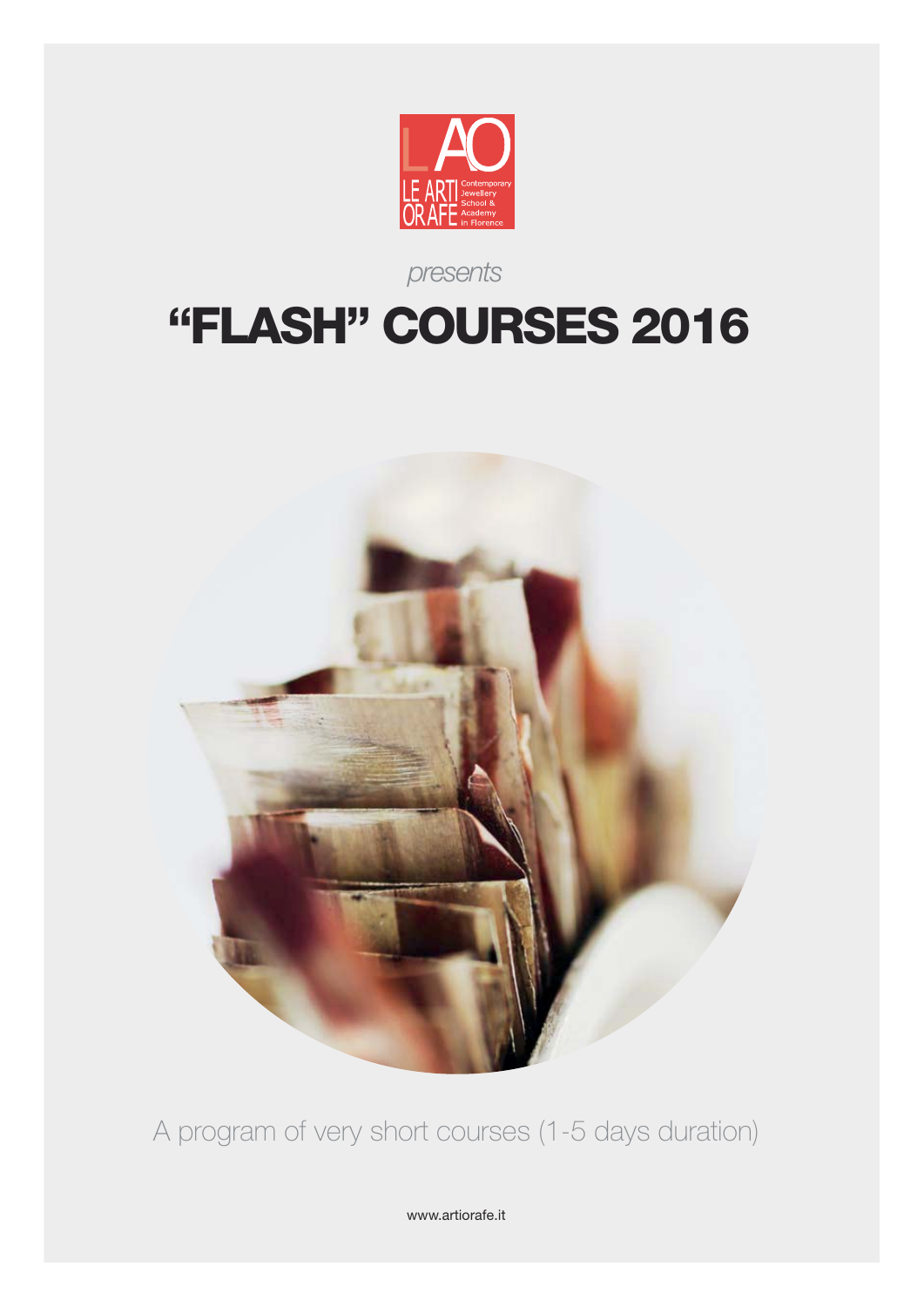

#### **THE SCHOOL PRESENTS A PROGRAM OF VERY SHORT COURSES (1-5 DAYS DURATION).**

The courses are given by LAO's teachers and assistants, and may be implemented during the daytime, in the evening, or during one or more weekends, throughout the year, according to the requests received by the school office.

The contents of the courses are purely technical and provide a demonstration phase by teachers and a phase of experimentation by the students.

**Courses will start with a minimum of 5 students**, and a maximum of 10-16 depending on the course.

Classes are generally held in Italian language, unless specified otherwise in the following schedule. Groups of students from the same country can ask to arrange lessons in their mother tongue: the school will provide an interpreter at the expense of the group.

#### **HOW IT WORKS**

Individuals interested in applying to one or more courses, must complete the attached request form and email it to the school office.

The school implements all the requests, and groups them according to the provided information.

For each course, the secretary will set a date, which will be communicated to the interested parties, that only then will be invited to enroll and pay the registration fee.

The school office will constantly inform all the candidates on the timetable and course schedule.

#### **Jasmina Carbone** McNeel's Authorized Teacher **CAD COURSES 2016\***

*\*Knowledge of Italian or English language*

| <b>Title</b>                                                                                                                                 | <b>Course</b><br>Code | <b>Duration</b><br>(hours/days) | Fees*<br><b>EURO</b> |
|----------------------------------------------------------------------------------------------------------------------------------------------|-----------------------|---------------------------------|----------------------|
| Rendering with Flamingo NXT                                                                                                                  | <b>CAD.NXT</b>        | 5 hours<br>1 day                | 120                  |
| Move, rotate, scale, copy, UV, combine, cut,<br>split, offset, modify a curve, creating shapes<br>with the use of curved rectangles, circles | <b>CAD.Rh</b>         | 14 hours<br>2 days              | 250                  |
| Creation of pierced/engraved rings, or jewellery<br>with aesthetic motifs                                                                    | <b>CAD.De</b>         | 20 hours<br>4 days              | 340                  |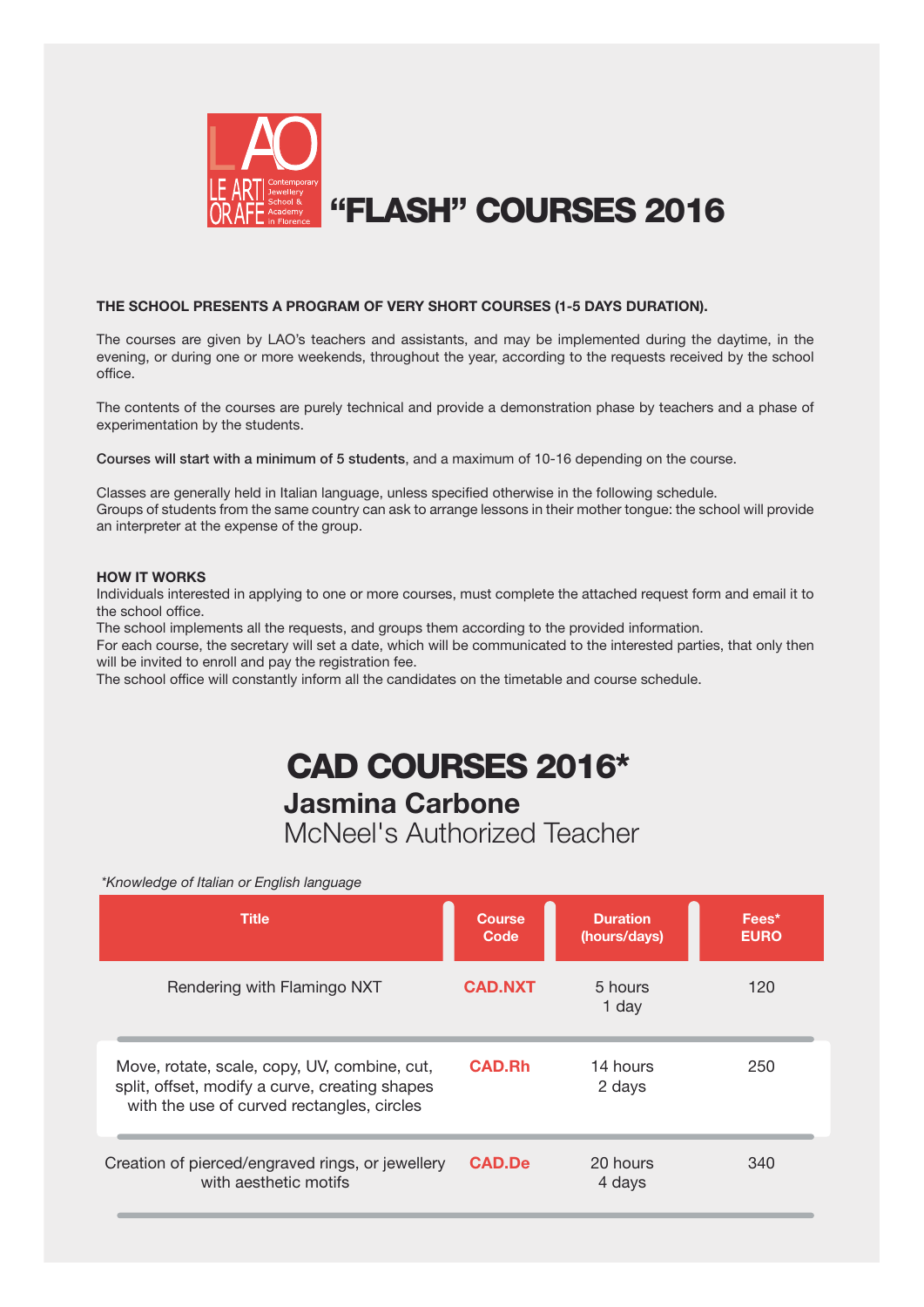# **JEWELLERY DESIGN COURSES 2016\***

### **Jasmina Carbone** Teacher

*\*Knowledge of Italian or English language*

| <b>Title</b>                                | <b>Course</b><br>Code | <b>Duration</b><br>(hours/days) | Fees*<br><b>EURO</b> |
|---------------------------------------------|-----------------------|---------------------------------|----------------------|
| Rendering of metallic convex surfaces       | <b>RE.Con</b>         | 18 hours<br>3 days              | 300                  |
| Rendering of diamonds and colored gemstones | <b>RE.Di</b>          | 24 hours<br>4 days              | 450                  |
| Rendering of translucent stones             | <b>RE.St</b>          | 18 hours<br>3 days              | 340                  |

#### **Valentina Callo** Teacher

*\*Knowledge of Italian or English language*

*Certificate of participation to the annual design course at LAO, or equivalent*

| <b>Title</b>                                                       | <b>Course</b><br>Code | <b>Duration</b><br>(hours/days) | Fees*<br><b>EURO</b> |
|--------------------------------------------------------------------|-----------------------|---------------------------------|----------------------|
| Design of clasps and joints for rigid and<br>articulated bracelets | DT.Ch                 | 16 hours<br>2 days              | 240                  |
| Designing a men's line                                             | DT.Man                | 16 hours<br>2 days              | 240                  |
| Designing with large stones                                        | DT.st                 | 16 hours<br>2 days              | 240                  |
| Designing with diamonds                                            | <b>DT.Di</b>          | 16 hours<br>2 days              | 240                  |
| Designing with precious stones and enamel                          | DT.En                 | 16 hours<br>2 days              | 240                  |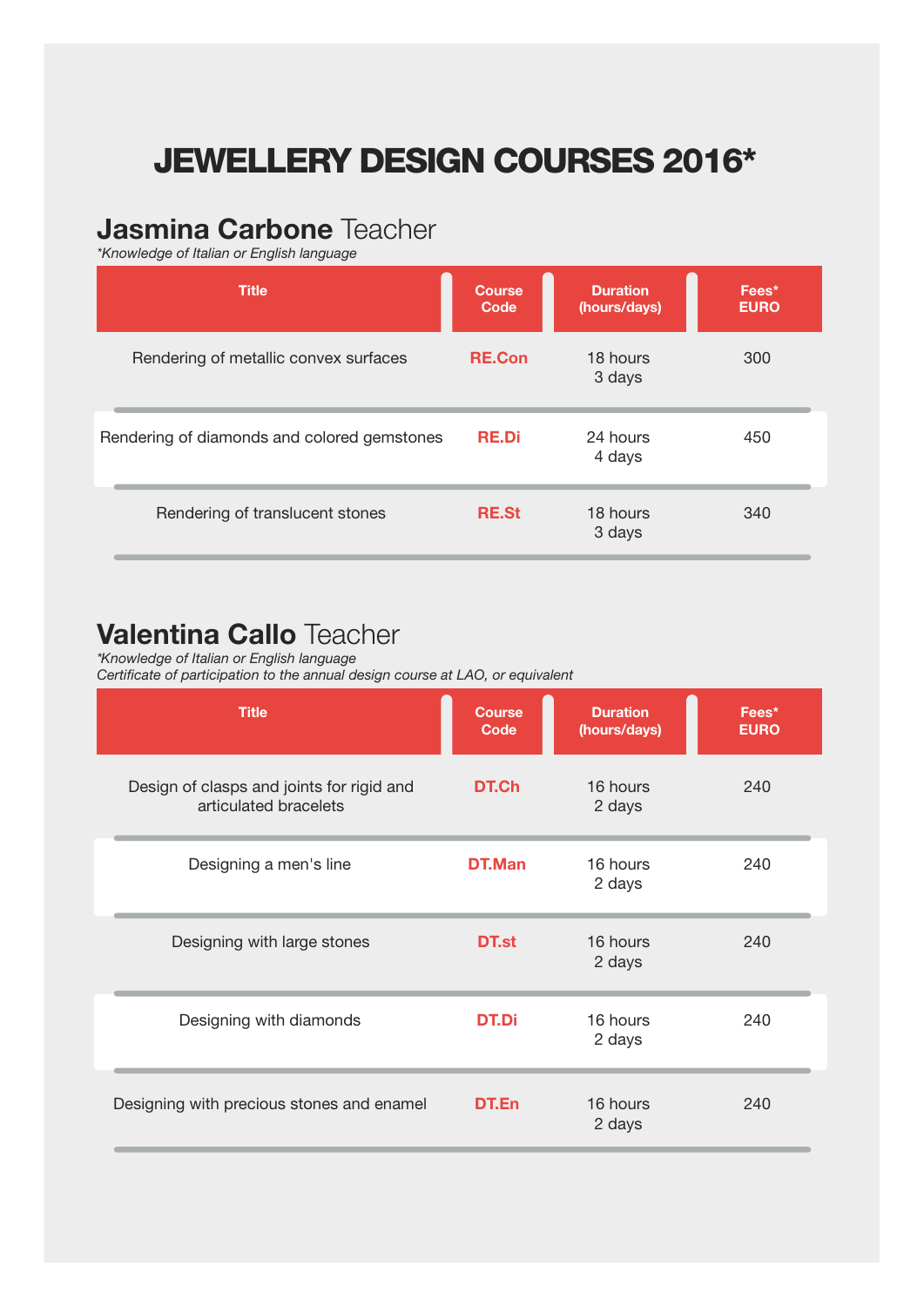# **Giò Carbone** Teacher **JEWELLERY MAKING COURSES 2016\***

*\*Knowledge of Italian or English language*

*Candidates can judge for themselves To which courses can access, based on their skills*

| <b>Title</b>                                                                                                                                                    | <b>Course</b><br>Code | <b>Duration</b><br>(hours/days) | Fees*<br><b>EURO</b> |
|-----------------------------------------------------------------------------------------------------------------------------------------------------------------|-----------------------|---------------------------------|----------------------|
| Alloy melting<br>Gold and silver alloys<br>Gold alloys with different Kt and colours                                                                            | <b>G.AM</b>           | 6 hours<br>1 day                | 200                  |
| Cold union<br>The union of surfaces with the use of pins and screws                                                                                             | <b>G.CU</b>           | 6 hours<br>1 day                | 300                  |
| Surface decoration<br>Nunome Zogan. Married metals. Kumbu                                                                                                       | <b>G.SD</b>           | 12 hours<br>2 days              | 500                  |
| Realization of tubes, cones, pyramids                                                                                                                           | G.Tu                  | 12 hours<br>2 days              | 500                  |
| Collets for stones<br>Cylindrical and conical collets for cabochon and<br>facetted stones, in different shapes                                                  | G.Co                  | 12 hours<br>2 days              | 500                  |
| The use of fine wires<br>Realization of a tubolar chaine by crocheting<br>thiny wires                                                                           | G.Tw                  | 18 hours<br>3 days              | 720                  |
| Hollow objects                                                                                                                                                  | G.Ho                  | 18 hours<br>3 days              | 720                  |
| Clasps<br>Create different clasps for brooches, bracelets<br>and colliers                                                                                       | <b>G.CI</b>           | 18 hours<br>3 days              | 720                  |
| <b>Traditional works</b><br>"Florentine style" rings                                                                                                            | <b>G.FSR</b>          | 18 hours<br>3 days              | 720                  |
| Mokume-Gane<br>Producing a Mokume mallet in 3 metals in the<br>traditional way, without the use of soldering;<br>production of some wire Mokume, with soldering | G.TW                  | 18 hours<br>3 days              | 720                  |
| Repoussé and chisel, introductory course                                                                                                                        | G.Ch                  | 30 hours<br>5 days              | 1200                 |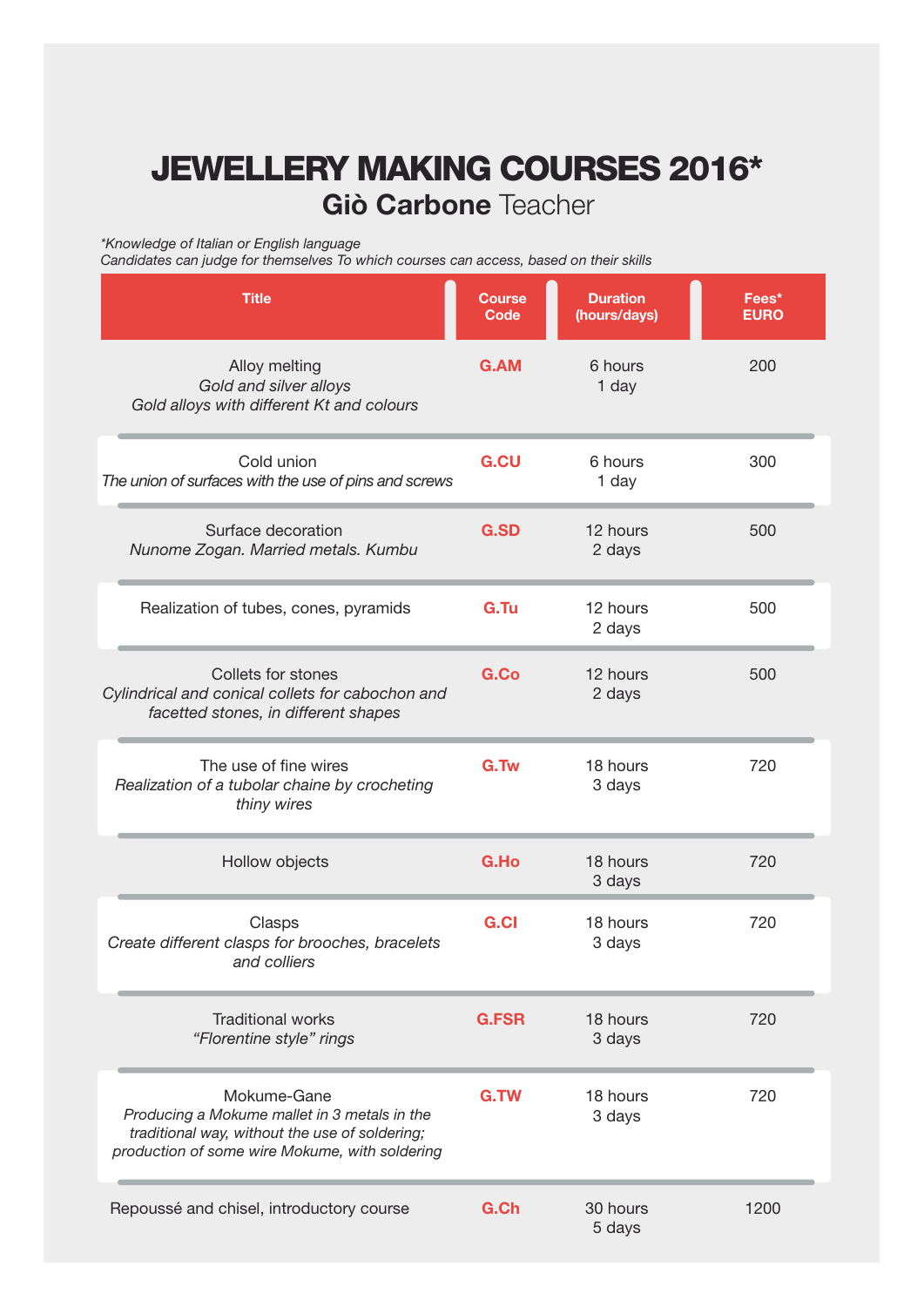# **Francesco Pinzauti** Teacher **STONE SETTING COURSES 2016\***

*\*Knowledge of Italian or English language*

*A basic background knowledge of stone setting is required*

| <b>Title</b>                                             | <b>Course</b><br>Code | <b>Duration</b><br>(hours/days) | Fees*<br><b>EURO</b> |
|----------------------------------------------------------|-----------------------|---------------------------------|----------------------|
| Basic course for Prong Setting (Solitaire or<br>trilogy) | IN.Pr1                | 12 hours<br>2 days              | 200                  |
| Basic course for different shapes bezel Setting          | <b>IN.Bs</b>          | 16 hours<br>2 days              | 280                  |
| Advanced course for Pointing Flush Setting               | <b>IN.Fs</b>          | 16 hours<br>2 days              | 280                  |
| Advanced course for "Sgriffato (prong) Setting"          | IN.Pr <sub>2</sub>    | 16 hours<br>2 days              | 280                  |

# **Giò Carbone** and **Domenico Baccellieri** Teachers **WAX MODELLING COURSES 2016\***

*\*Knowledge of Italian or English language Certificate of participation to the annual design course at LAO, or equivalent*

| <b>Title</b>                                                   | <b>Course</b><br>Code | <b>Duration</b><br>(hours/days) | Fees*<br><b>EURO</b> |
|----------------------------------------------------------------|-----------------------|---------------------------------|----------------------|
| Basic course<br>Realization of a simple ring in hard wax       | <b>W.B1</b>           | 24 hours<br>3 days              | 500                  |
| Medium course 1<br>Realization of a decorated ring in hard wax | <b>W.M1</b>           | 24 hours<br>3 days              | 500                  |
| Medium course 2<br>Realization of a pendant with stone         | <b>W.M2</b>           | 24 hours<br>3 days              | 500                  |